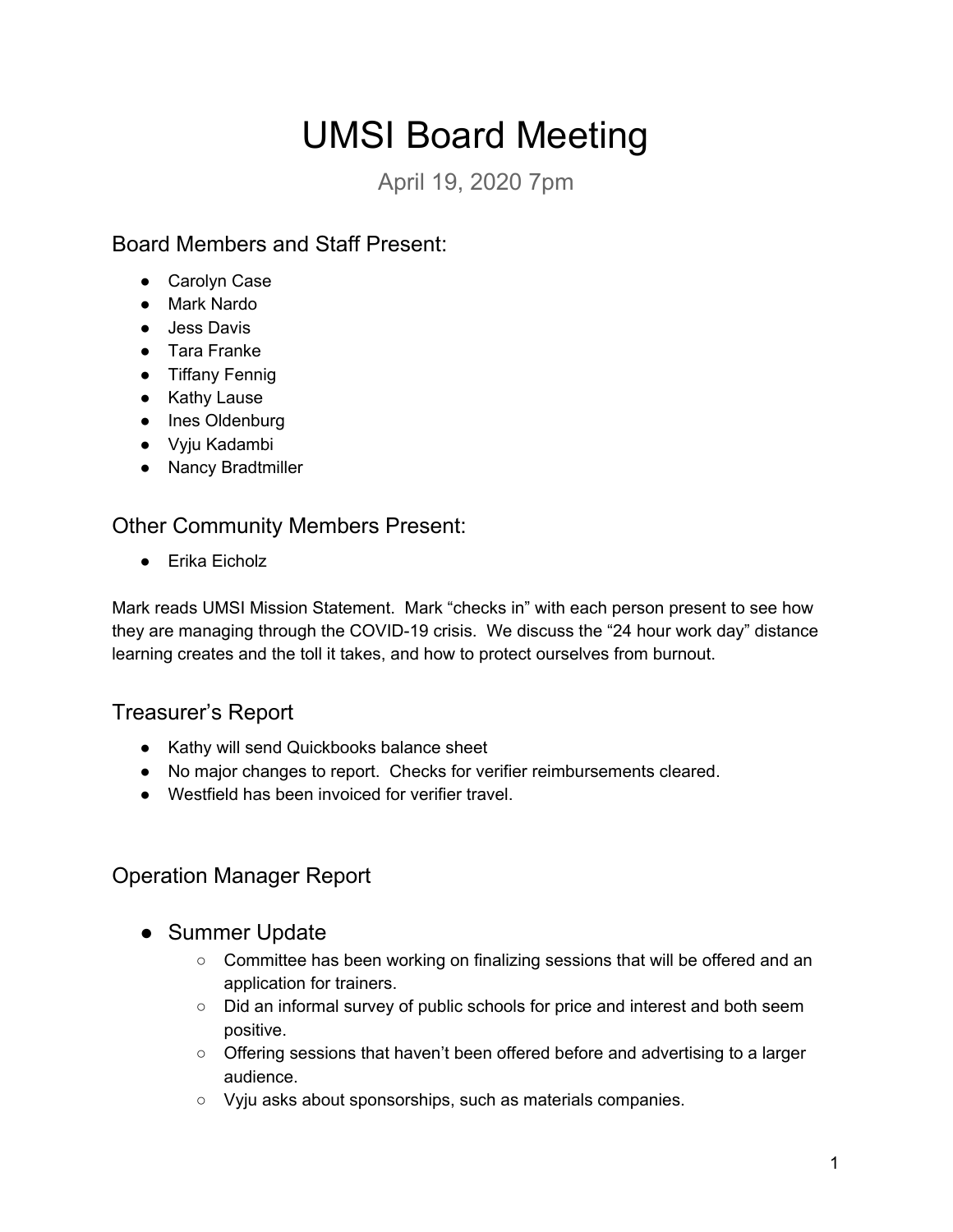- Carolyn mentions that Joe and Dekko and perhaps Dekko would be interested in covering some costs because they have some people who may want to attend.
- Mark wonders about using IYI's 60 hours of consulting or grant opportunities to support the summer program.
- Vyju asks if we've gotten trainer applications.
	- Carolyn says we've got two trainer applications so far, but she will be doing more outreach and has gotten follow up questions from CGMS and Xavier.
- Community Packet
	- Carolyn has gotten feedback from Dekko and schools that the community aspect of UMSI should be a focus. She has made a wonderful PDF about Montessori and UMSI for talking to communities and families.
	- $\circ$  A lot of Montessori schools want to make community connections and connect with other non-Montessori organizations. Carolyn's flier would be useful for this.

### Other Business

- Validation Committee
	- Westfield's approval is still waiting for confirmation of payment for verifier reimbursement, then Jess will send a certificate.
- Advocacy Committee
	- Vyju has joined the MPPI board effective this summer.
- Dekko Grant
	- $\circ$  Final grant report due in a couple of weeks. Carolyn and Mark had a meeting with Joe from Dekko about applying for the next grant to pay Carolyn, and Mark and Carolyn will be working on the application this week. They will be asking for the same amount as before. Joe said that Dekko wants to continue its relationship with UMSI, but the economy will be a factor. UMSI should hear back in June.
- lnsurance
	- We discuss the pros and cons of insurance coverage. Last month Jamie had given us two quotes and mentioned having Stan come to the board meeting. We will follow up with Jamie.
- Strategic Planning
	- Committees need to meet over the next month and create an action plan. Those plans will be used to create a schedule of updates for monthly meeting agendas.
		- Kathy requests the Strategic Plan final copy get resent with the minutes.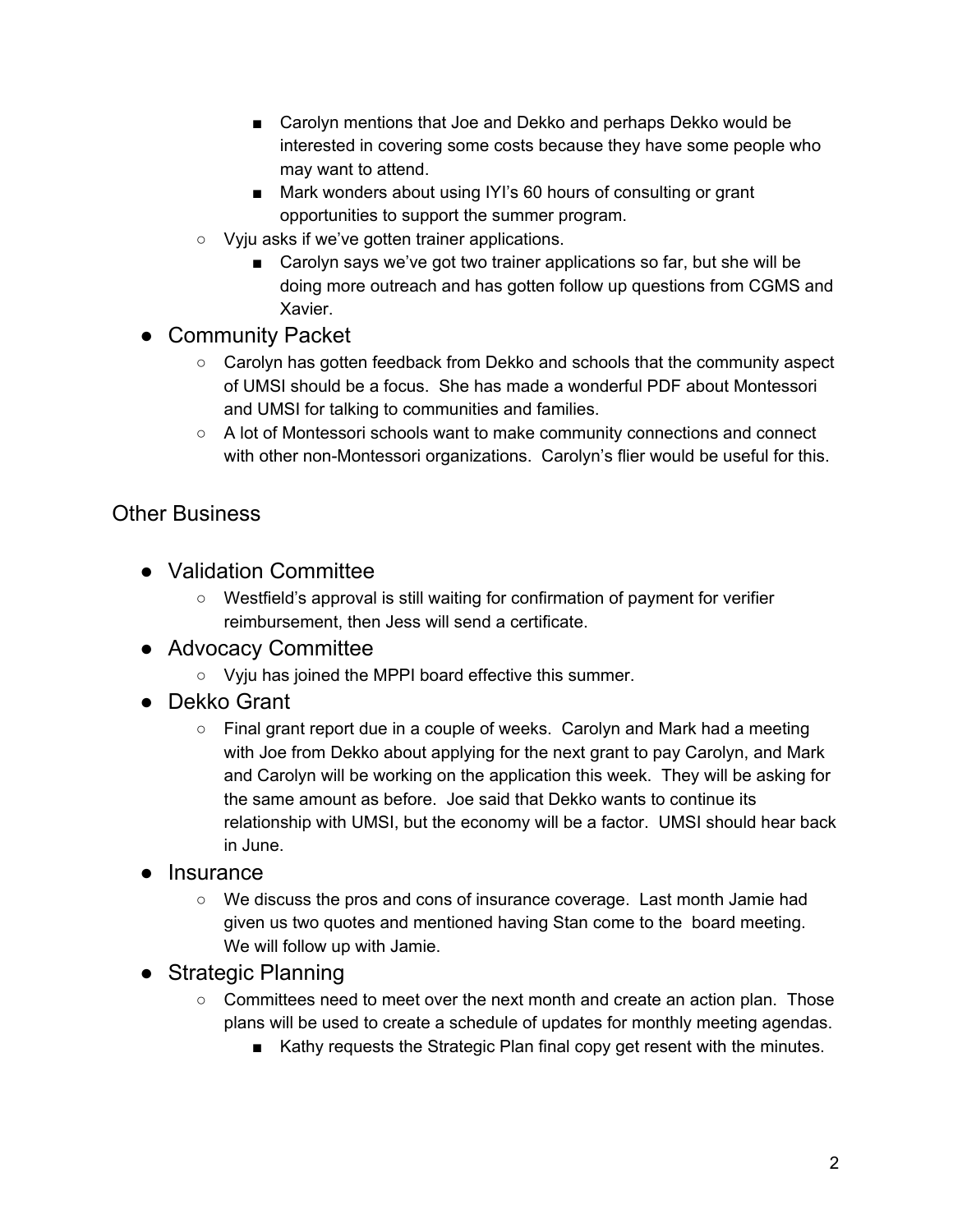# Next meeting 7pm on:

- May17
- June 21
- July 19
- August 16
- September 20
- October 18
- November 15 (unless another date is needed due to conference)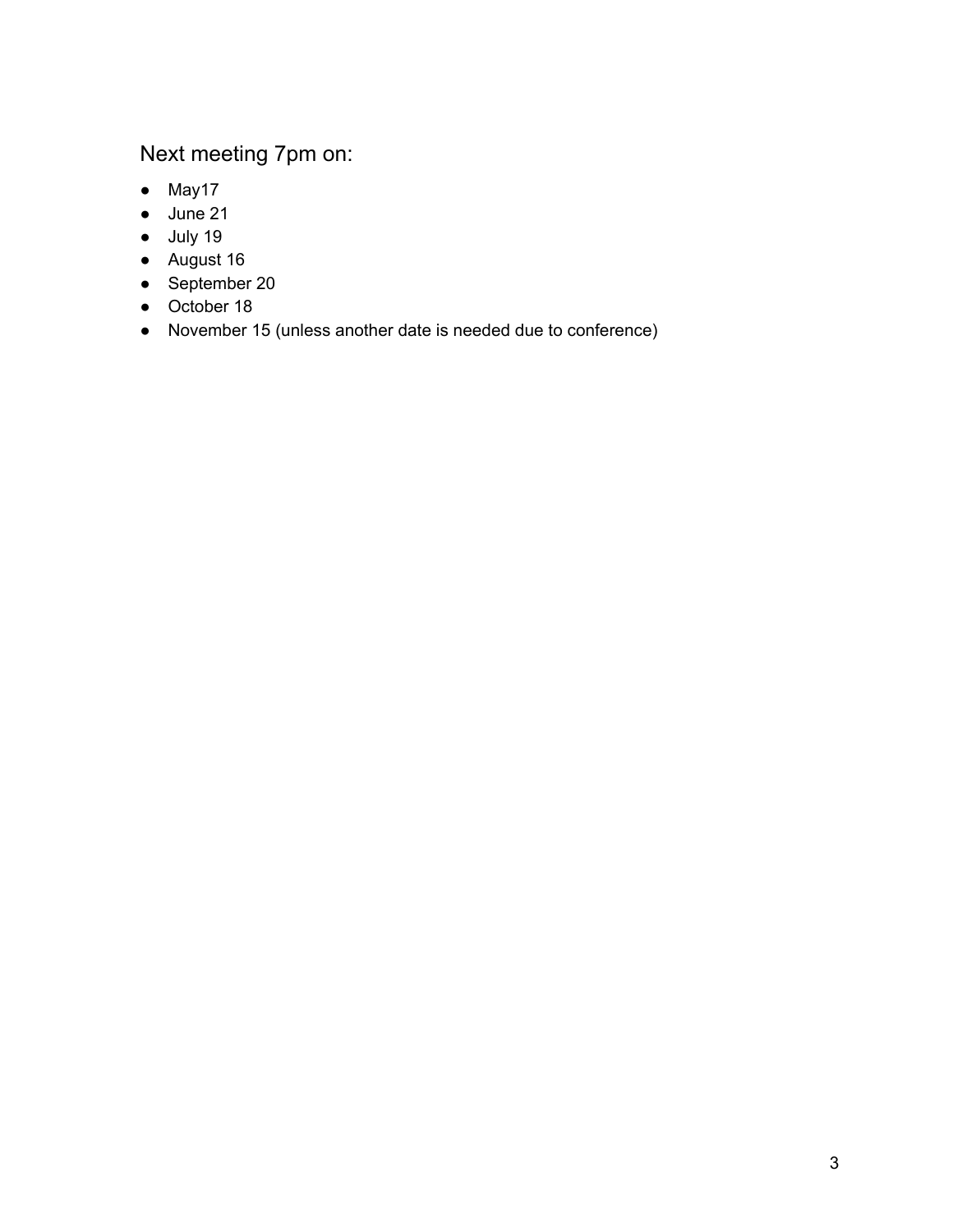# UNITED MONTESSORI SCHOOLS OF INDIANA

#### PROFIT AND LOSS

January 1 - April 19, 2020

|                            | <b>TOTAL</b>  |
|----------------------------|---------------|
| Income                     |               |
| Sales                      | 1,211.00      |
| <b>Total Income</b>        | \$1,211.00    |
| <b>GROSS PROFIT</b>        | \$1,211.00    |
| Expenses                   |               |
| Contractors                | 2,096.00      |
| Meals & Entertainment      | 454.45        |
| Office Supplies & Software | 73.00         |
| <b>Total Expenses</b>      | \$2,623.45    |
| <b>NET INCOME</b>          | $$ -1,412.45$ |